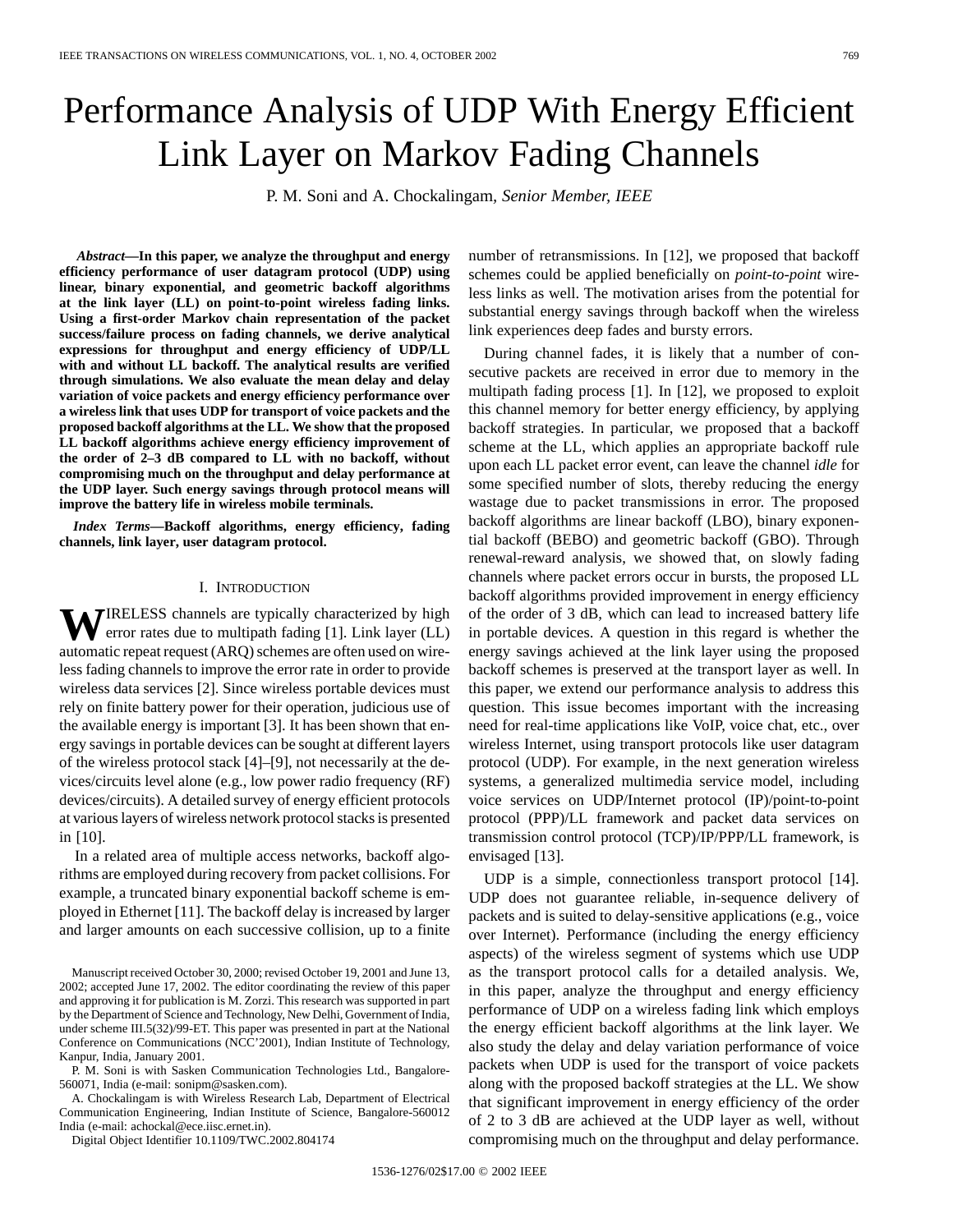

Fig. 1. UDP/LL protocol stack.

The rest of the paper is organized as follows. In Section II, the LL backoff algorithms are briefly described. In Section III, the system model and the UDP/LL performance analysis with and without energy efficient backoff are presented. Analytical and simulation results are discussed in Section IV. Section IV also presents the mean delay and delay variation performance of voice packets when the proposed backoff algorithms are used at the LL. Conclusions are presented in Section V.

### II. LL BACKOFF ALGORITHMS

Consider an ARQ mechanism at the LL in which recovery of erroneous LL packets is attempted through a finite number of retransmissions. Following a LL packet failure, a retransmission attempt is made after leaving few slots as idle, with an intention to improve energy efficiency. The proposed energy efficient link layer backoff algorithms are defined as follows.

*Linear Backoff*: In a linear backoff scheme, on *i*th successive failure of a LL packet, the LL leaves the channel idle for  $i$  number of subsequent LL time slots, i.e., the backoff delay grows linearly on each successive LL packet failure.

*Binary Exponential Backoff*: In this scheme, the LL leaves the channel idle for  $2^{i} - 1$  number of LL time slots on *i*th successive failure.

*Geometric Backoff*: In this scheme, there is a parameter  $q$ ,  $0 \lt q \leq 1$ . Following an idle or LL packet failure, the LL leaves the channel idle in the next LL time slot with probability  $g$  (or equivalently, transmits a LL packet with probability  $1 - g$ ). In other words, the expected number of backoff slots following a failure is given by  $g/(1 - g)$ .

### III. UDP/LL ANALYSIS

In this section, we analyze the throughput and energy efficiency performance of a generalized UDP/LL protocol stack, with and without LL backoff, operating on a point-to-point wireless link.

*System Model:* We consider a UDP/LL protocol stack as shown in Fig. 1. For example, one UDP end-point could be at a mobile terminal and the other at the interworking function (IWF) of a base station [13]. We consider only the wireless segment here because it is this segment which significantly influences the performance in a wireless network. In between the UDP layer and the link layer, there can be an IP layer and a PPP layer [13]. The base station IWF assigns the mobile terminal a temporary IP address upon call establishment. This IP address is unique and valid for the duration of the data call. The PPP layer is used for initial call establishment and to negotiate initial optional link capabilities like maximum PPP frame size [2]. Both IP and PPP layers add fixed number of overhead bytes (e.g., 20-B uncompressed IP header or 3-B VJ compressed IP header, 4-B PPP header [14]). Since the bulk throughput and energy efficiency performance of the stack during data transfer phase mainly depends on the ARQ mechanism at the LL, we focus mainly on UDP and LL. In particular, we ignore IP and PPP layers in our model as, from a performance view point, they will merely add their respective overheads to the UDP packet. Consequently, we assume that the UDP packet size,  $N_U$  bytes, includes IP and PPP overheads. Each UDP packet is segmented into several LL packets and transmitted. When a LL packet fails, the LL ARQ mechanism attempts to recover the lost packet.

*Channel Model:* As in [12], we use a first-order Markov representation of the multipath fading process. This is reasonable because, bursty errors on multipath fading channels are, with reasonable accuracy, modeled by a first-order Markov chain in most analyzes in the literature [15]–[17]. Here, we use a Markov chain representation of the wireless channel with Markov parameters p and  $(1 - q)$  as the probabilities that the *i*th LL packet transmitted is in success given the  $(i - 1)$ th LL packet was successful and unsuccessful, respectively.

## *A. UDP/LL Without Backoff*

In this section, we analyze UDP/LL performance without backoff. The LL is characterized by two parameters  $N_L$  and  $L_R$ , where  $N_L$  is the number of LL packets per UDP packet and  $L_R$  is the number of LL retransmissions allowed for a failed LL packet. Depending on channel error rate, LL retransmissions can increase the transmission time of UDP packets. Here, we are interested in evaluating the throughput and the energy efficiency at the UDP layer. To do that, first we will find the transition probabilities of packet success and fail at the UDP level. Define<sup>1</sup>

- $p_n$  = Prob{at least one out of n LL packets fails, given the first LL attempt is a success};
- $q_n^{(k)} = \text{Prob}\{\text{at least one out of }n \text{ LL packets fails, given}\}$ first LL packet already had  $k \leq L_R$  retransmissions and current LL attempt is a fail};
- $u_s$  = Prob{current UDP packet is fail given last LL transmission of previous UDP packet is success};
- $u_f$  = Prob{current UDP packet is fail given last LL transmission of previous UDP packet is fail}.

We can write recursive relation on  $p_n$  and  $q_n^{(k)}$  with the boundary conditions  $p_1 = 0, q_n^{(L_R)} = 1, 1 \le n \le N_L$  and ,  $0 \leq k \leq L_R - 1$ . Then, for  $2 \leq n \leq N_L$  and  $0\leq k\leq L_R-1$ 

$$
p_n = pp_{n-1} + (1-p)q_{n-1}^{(0)} \tag{1}
$$

<sup>1</sup>In these definitions, *attempt* refers to LL transmission, i.e., a nonidle LL slot, *last LL transmission* refers to last attempt of the last LL packet, *first LL transmission* refers to the first attempt of the first LL packet. For example, denote a LL slot by a square bracket, the LL packet number by the numeral and the sequence of attempts by the alphabet inside it. Let, for this example,  $N_L = 4$  and  $L_R = 2$ . Then, in [1a][1b][2a][3a][3b][3c][4a], every slot is an attempt, [1a] is the first LL transmission and [4a] is the last LL transmission.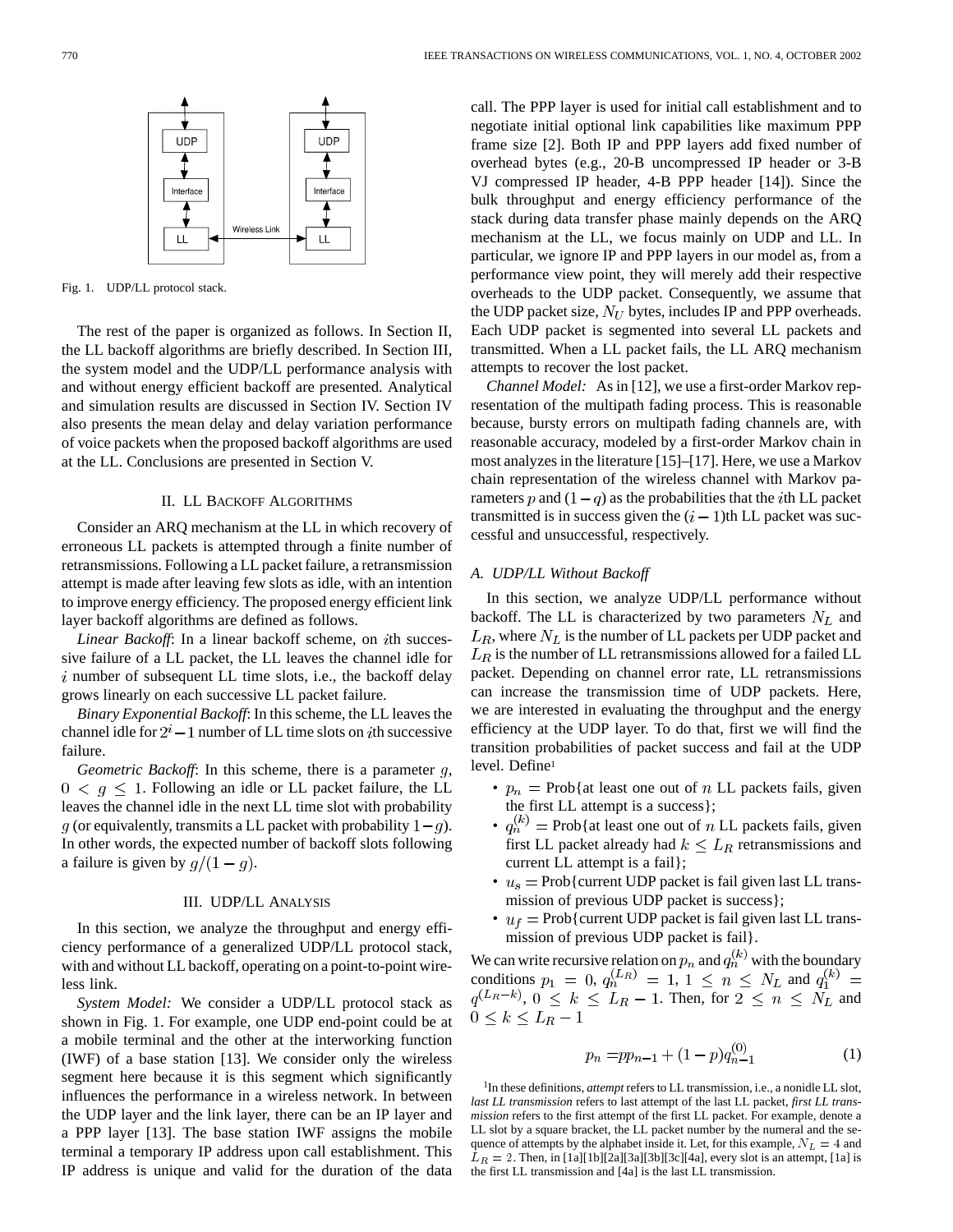$$
q_n^{(k)} = (1 - q)p_n + qq_n^{(k+1)}
$$
\n(2)

and  $u_s$  and  $u_f$  are given by

$$
u_s = pp_{N_L} + (1 - p)q_{N_L}^{(0)}\tag{3}
$$

$$
u_f = (1 - q)p_{N_L} + qq_{N_L}^{(0)}.
$$
 (4)

In the above,  $p$  and  $q$  are the Markov parameters representing the first-order Markov channel model. Now, define

- $v_{fs}^{(n)}$  = Prob{the last LL transmission of the current UDP packet of length  $n$  LL packets is success given the current UDP packet is a fail};
- $v_{ss}^{(n)}$  = Prob{the last LL transmission of the current UDP packet of length  $n$  LL packets is success given the current UDP packet is a success}.

Clearly,  $v_{ss}^{(n)} = 1$ , for any *n*. We can write recursive relation on  $v_{fs}^{(n)}$ , with boundary condition  $v_{fs}^{(1)} = 0$ , as

$$
v_{fs}^{(i)} = v_{fs}^{(i-1)} \left( p + (1-p) \sum_{j=0}^{L_R - 1} q^j (1-q) \right)
$$
  
+ 
$$
\left( 1 - v_{fs}^{(i-1)} \right) \sum_{j=0}^{L_R} q^j (1-q)
$$
  
= 
$$
v_{fs}^{(i-1)} (p+q-1) q^{L_R} + (1 - q^{L_R + 1}).
$$
 (5)

Let  $\phi_{ss}$  and  $\phi_{fs}$  be the probabilities that the current UDP packet is success given that the previous UDP packet is success and fail, respectively. Also, define  $\phi_{sf} = 1 - \phi_{ss}$  and  $\phi_{ff} = 1 - \phi_{fs}$ . These transition probabilities are obtained as

$$
\phi_{ss} = (1 - u_s) v_{ss}^{(N_L)} + (1 - u_f) \left( 1 - v_{ss}^{(N_L)} \right) \tag{6}
$$

$$
\phi_{fs} = (1 - u_s) v_{fs}^{(N_L)} + (1 - u_f) \left( 1 - v_{fs}^{(N_L)} \right). \tag{7}
$$

*1) UDP Throughput and Energy Efficiency:* In [18], Zorzi *et al.*, in their study of energy constrained error control for wireless, introduced the definition of energy efficiency to be the ratio of the amount of data delivered to the total energy consumed as a more appropriate metric than just battery life. This metric has been subsequently used in several studies in the analysis of the energy performance of various protocols [4], [19]. It is assumed that the protocol evolution can be tracked by means of a Markov chain with finite state space  $\Omega$ . For example, this is the case for a protocol with finite-state machine in the presence of Markovian errors, a situation which is a good approximation of reality in a number of situations [15]–[17]. By appropriately defining metrics on the transitions of this chain, renewal reward analysis allows to compute throughput and energy performance [18], [20] as follows. Let  $P_{ij}$  be the transition probability from state i to state j and let  $\pi_i$  be the steady-state probability of the chain being in state  $i \in \Omega$ . It is possible to define various semi-Markov processes in which this Markov chain is embedded [20]. In general, consider two reward functions,  $R^{(1)}$  and  $R^{(2)}$ , where  $R_{ii}^{(1)}$ ,  $R_{ij}^{(2)}$  are quantities associated with transition ij and let  $R^{(1)}(\tau)$ ,  $R^{(2)}(\tau)$  be the cumulative values of those functions, i.e., the total reward earned through the system evolution in the time in-

terval [0,  $\tau$ ]. From renewal theory [21], we have the following fundamental result:

$$
\lim_{\tau \to \infty} \frac{R^{(1)}(\tau)}{R^{(2)}(\tau)} = \frac{\sum\limits_{i \in \Omega} \pi_i \sum\limits_{j \in \Omega} P_{ij} R_{ij}^{(1)}}{\sum\limits_{i \in \Omega} \pi_i \sum\limits_{j \in \Omega} P_{ij} R_{ij}^{(2)}}
$$
(8)

which can be easily computed for a number of cases of interest. For example, let  $S_{ij}$ ,  $C_{ij}$ , and  $D_{ij}$  be the average number of successfully received packets, amount of consumed energy and time delay associated with transition ij. Then, if  $R^{(2)} = D$ , evaluation of (8) for  $R^{(1)} = S$  and  $R^{(1)} = C$  gives the average throughput and energy consumption, respectively. Here, ergodicity of all processes involved is assumed. On the other hand, the choice  $R^{(1)} = S$  and  $R^{(2)} = C$  yields the energy efficiency of the protocol. Therefore, once the Markov chain for the protocol evolution has been found, all the relevant performance metrics can be easily computed from the above. Accordingly, the UDP throughput in our analysis can be obtained as  $U_{\text{succ}}N_L/(L_{\text{succ}}+L_{\text{fail}}+L_{\text{idle}})$ , where  $U_{\text{succ}}$  is the mean number of successful UDP packets in a UDP cycle (a UDP cycle is defined in the next paragraph),  $L_{succ}$ ,  $L_{fail}$  and  $L_{idle}$  are the mean number of successful LL packets, failed LL packets and idle LL slots, respectively, in a UDP cycle. Also, defining one energy unit as corresponding to the transmission of a LL packet at an average SNR of 0 dB, the energy efficiency can be obtained as  $L_{succ}/(L_{succ} + L_{fail})$  normalized by the average SNR.

To find the UDP throughput and energy efficiency, we need to calculate the mean number of successful and failed LL packets in a UDP cycle, where a UDP cycle is defined as a sequence of successful UDP packets followed by a sequence of failed UDP packets, which then repeats (see Fig. 2). Let  $l$  be the number of UDP packets in a cycle. In order to determine the mean number of successful and failed LL packets, define  $s_n$  and  $f_n$  as the mean successful LL packets and failed LL packets, respectively, sent for transmitting one UDP packet of length  $n$  LL packets, given that the first LL transmission is success. Let  $t_n^{(k)}$  and  $q_n^{(k)}$ be the mean successful LL packets and failed LL packets, respectively, sent for transmitting one UDP packet of length  $n$  LL packets, given that the first LL packet already had  $k \leq L_R$ ) retransmissions and the current LL attempt is a fail.

With the boundary conditions,  $s_1 = 1, t_1^{\langle L_R \rangle} = 0$  and ,  $0 \leq k < L_R$ , we can solve the following relations recursively, for  $2 \le n \le N_L$  and  $0 \le k \le L_R - 1$ :

$$
s_n = 1 + ps_{n-1} + (1 - p)t_n^{(0)}
$$
(9)

$$
t_n^{(k)} = qt_n^{(k+1)} + (1-q)s_n \tag{10}
$$

and for  $k = L_R$ 

$$
t_n^{(L_R)} = qt_{(n-1)}^{(0)} + (1-q)s_{n-1}.
$$
 (11)

Similarly, with the boundary conditions,  $f_1 = 0$ , and  $g_1^{(k)} = \sum_{i=1}^{L_R - k} jq^{j-1}(1-q) + (L_R - k + 1)q^{L_R - k},$ , we can solve the following relations recursively, for  $2 \leq n \leq N_L$  and  $0 \leq k \leq L_R - 1$ :

$$
f_n = pf_{n-1} + (1-p)g_n^{(0)} \tag{12}
$$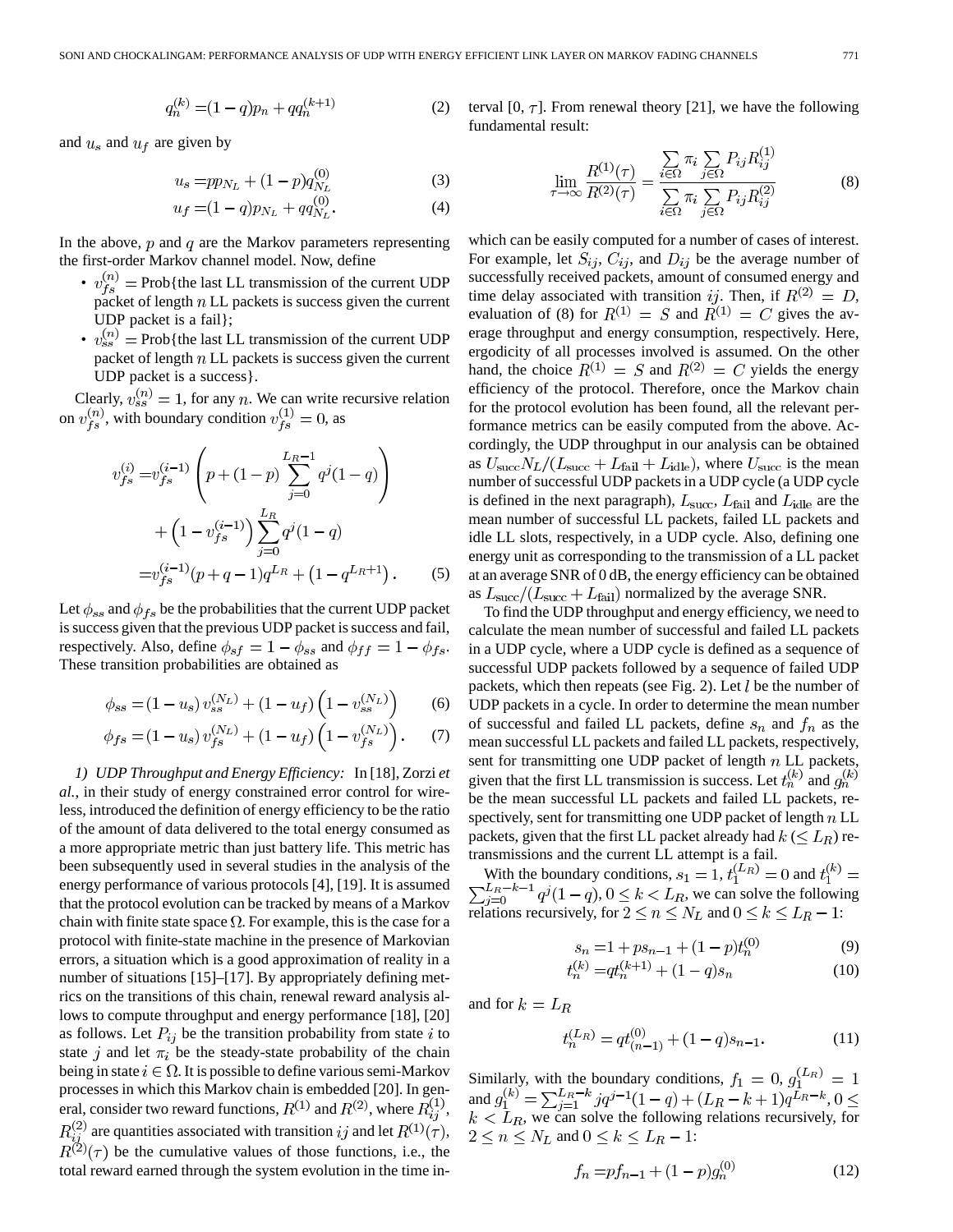

Fig. 2. UDP transmission cycle.

$$
g_n^{(k)} = 1 + qg_n^{(k+1)} + (1-q)f_n \tag{13}
$$

and for  $k = L_R$ 

$$
g_n^{(L_R)} = 1 + qg_{(n-1)}^{(0)} + (1-q)f_{n-1}.
$$
 (14)

Let  $l_{rs}$ ,  $l_{rf}$ , and  $l_{ri}$  be the mean number of successful LL packets, failed LL packets and idle LL packets, respectively, in the current UDP packet, given that the last LL transmission of the previous UDP packet is in state  $r$ , where  $r$  can be either  $s$ , which stands for success, or  $f$ , which stands for fail. Then

$$
l_{ss} = p s_{N_L} + (1 - p) t_{N_L}^{(0)} \tag{15}
$$

$$
l_{sf} = pf_{N_L} + (1 - p)g_{N_L}^{(0)} \tag{16}
$$

$$
l_{fs} = (1 - q)s_{N_L} + qt_{N_L}^{(0)} \tag{17}
$$

$$
l_{ff} = (1 - q)f_{N_L} + qg_{N_L}^{(0)}.
$$
 (18)

Note that  $l_{si} = 0$  and  $l_{fi} = 0$  in this case. Now, define  $S_s$  and  $S_f$  as the mean number of successful LL packets in the current UDP packet, given that the previous UDP packet is a success and fail, respectively. Also, define  $F_s$  and  $F_f$  as the mean number of failed LL packets in the current UDP packet, given that the previous UDP packet is a success and fail, respectively. Similarly, define  $I_s$  and  $I_f$  as the mean number of idle LL packets in the current UDP packet, given the same conditions as above.

Then,  $S_s = l_{ss}, F_s = l_{sf}, I_s = l_{si}$ 

$$
\begin{split} S_f = & l_{ss} v_{fs}^{(L_R)} + l_{fs} \left( 1 - v_{fs}^{(L_R)} \right) \\ F_f = & l_{sf} v_{fs}^{(L_R)} + l_{ff} \left( 1 - v_{fs}^{(L_R)} \right) \\ & I_f = & l_{si} v_{fs}^{(N_L)} + l_{fi} \left( 1 - v_{fs}^{(N_L)} \right). \end{split}
$$

Let  $C$  be the random variable representing the cycle duration and let  $U$  be the random variable representing the number of UDP successes in it, then, we have

$$
P\{C = l, U = j\} = \phi_{ss}^{j-1} \left(1 - \phi_{ss}\right) \left(1 - \phi_{fs}\right)^{l-j-1} \phi_{fs}.
$$
\n(19)

Let  $L<sub>succ</sub>$  denote the mean number of successful LL packets,  $L_{\text{fail}}$  denote the mean number of failed LL packets and  $L_{\text{idle}}$ the mean number of idle LL packets in a UDP cycle, then

$$
L_{\text{succ}} = \sum_{l=2}^{\infty} \sum_{j=1}^{l-1} (jS_s + (l-j)S_f) P\{C = l, U = j\}
$$
\n(20)

$$
L_{\text{fail}} = \sum_{l=2}^{\infty} \sum_{j=1}^{l-1} (jF_s + (l-j)F_f) P\{C = l, U = j\}
$$
\n(21)

$$
L_{\text{idle}} = \sum_{l=2}^{\infty} \sum_{j=1}^{l-1} (jI_s + (l-j)I_f) P\{C = l, U = j\}
$$
\n(22)

The mean number of successes,  $U_{\text{succ}}$ , in a UDP cycle is given by

$$
U_{\text{succ}} = \sum_{l=2}^{\infty} \sum_{j=1}^{l-1} jP\{C = l, U = j\}.
$$
 (23)

Using the above expressions for  $L_{succ}$ ,  $L_{fall}$ ,  $L_{idle}$ , and  $U_{\text{succ}}$ , the UDP throughput can be obtained as  $U_{\text{succ}}N_L$  $/(L_{\text{succ}} + L_{\text{fail}} + L_{\text{idle}})$  and the energy efficiency can be obtained as  $L_{succ}/(L_{succ} + L_{fail})$  normalized by the average SNR.

# *B. UDP/LL With LBO*

In this section, the performance of UDP with LBO at the LL is analyzed. On ith successive fail of a LL packet, the LL keeps idle for i number of subsequent slots. If  $L_R$  retransmissions fail, the backoff delay is reset to zero and is as if a fresh backoff is applied to the next transmitted LL packet. The analysis for this case is similar to that without backoff. We will use all the definitions used so far for the subsequent cases also. We can write the new relations as follows.

For  $p_n$  and  $q_n^{(\kappa)}$ , all boundary conditions remain same as in Section III-A, except  $q_1^{(k)} = \prod_{l=2}^{L_R - k + 1} \gamma_{k+l}$ , and (2) becomes

$$
q_n^{(k)} = \delta_{k+2}p_n + \gamma_{k+2}q_n^{(k+1)}
$$
 (24)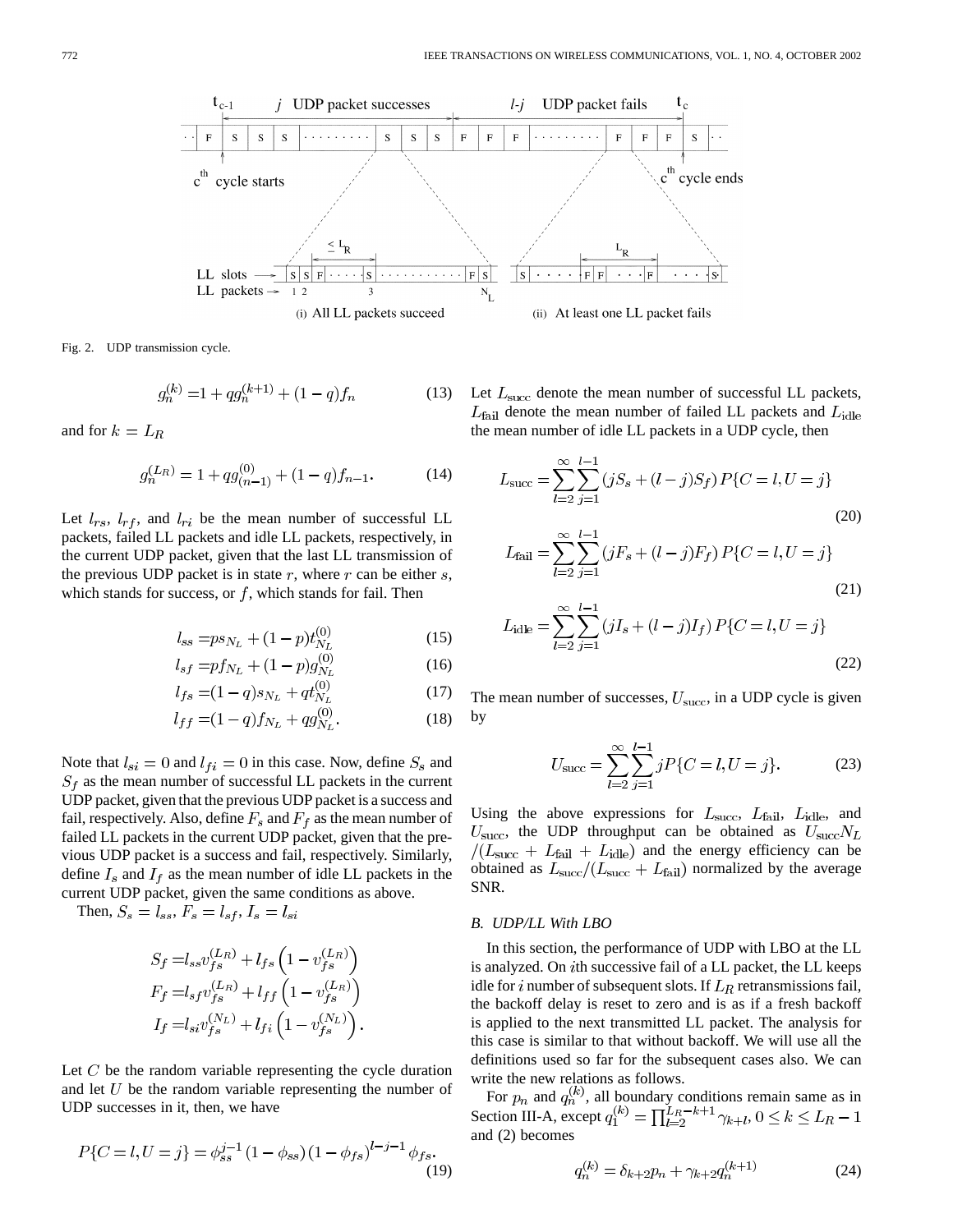where  $\delta_i$  and  $\gamma_i$  are the probabilities that LL success and failure occur, respectively, at  $(m + i)$ th slot given the mth slot is a failure for any  $m \ge 1$  and  $i \ge 1$ . Observe that, for any  $i \ge 1$ ,  $\delta_i + \gamma_i = 1$ . With boundary conditions  $\delta_1 = 1 - q$  and  $\gamma_1 = q$ , we can write recursive relations on  $\delta_i$  and  $\gamma_i$  as

$$
\delta_i = \gamma_{i-1}(1-q) + \delta_{i-1}p, \ i \ge 2 \tag{25}
$$

$$
\gamma_i = \gamma_{i-1}q + \delta_{i-1}(1-p), \ i \ge 2. \tag{26}
$$

The relation on  $v_{fs}^{(n)}$  can be written as

$$
v_{fs}^{(i)} = v_{fs}^{(i-1)} (p + (1-p)V) + (1 - v_{fs}^{(i-1)})((1-q) + qV)
$$
  
= 
$$
v_{fs}^{(i-1)} ((p+q-1)(1-V)) + (1-q) + qV
$$
 (27)

where  $V = \sum_{i=2}^{L_R+1} \delta_i \prod_{m=2}^{j-1} \gamma_m$  and  $v_{fs}^{(1)} = 0$ . Now,  $\phi_{ss}$ , and, thus, UDP throughput can be calculated using the same relations given in Section III-A.

For  $s_n$  and  $t_n^{(k)}$ , the boundary conditions and the recursive relations can be written as  $s_1 = 1, t_1^{(L_R)} = 0$ , ,  $0 \leq k \leq L_R - 1$ . Then, for and  $0 \le k \le L_R - 1$ , (10) becomes

$$
t_n^{(k)} = \gamma_{k+2} t_n^{(k+1)} + \delta_{k+2} s_n.
$$
 (28)

Similarly, for  $f_n$  and  $g_n^{(k)}$ , the boundary conditions and the recursive relations can be written as  $f_1 = 0, g_1^{(L_R)} = 1$ 

$$
g_1^{(k)} = \sum_{j=k+2}^{L_R+1} (j - k - 1)\delta_j \prod_{\substack{m=k+2\\L_R+1}}^{j-1} \gamma_m
$$
  
+  $(L_R - k + 1) \prod_{\substack{L_R+1\\m=k+2}}^{L_R+1} \gamma_m$ ,  $0 \le k \le L_R - 1$ .

Then, for  $2 \le n \le N_L$  and  $0 \le k \le L_R - 1$ , (13) becomes

$$
g_n^{(k)} = 1 + \gamma_{k+2} g_n^{(k+1)} + \delta_{k+2} f_n.
$$
 (29)

The remaining steps to compute UDP throughput and energy efficiency are same as that in Section III-A.

## *C. UDP/LL With BEBO*

In the case of UDP with LL BEBO, for  $p_n$  and  $q_n^{(\kappa)}$ , all boundary conditions remain same as in Section III-A, except  $q_1^{(k)} = \prod_{l=1}^{L_R-k} \gamma_{2^{k+l}}$ ,  $0 \le k \le L_R - 1$  and (2) becomes

$$
q_n^{(k)} = \delta_{2^{k+1}} p_n + \gamma_{2^{k+1}} q_n^{(k+1)}.
$$
 (30)

The expression for  $v_{fs}^{(n)}$  in (27) holds here too with .

Similarly, for  $s_n$  and  $t_n^{(\kappa)}$ , and (10) becomes for and

$$
t_n^{(k)} = \gamma_{2^{k+1}} t_n^{(k+1)} + \delta_{2^{k+1}} s_n.
$$
 (31)

For  $f_n$  and  $g_n^{(k)}$ 

$$
g_1^{(k)} = \sum_{j=k+1}^{L_R} (j - k - 1)\delta_{2j} \cdot \prod_{\substack{m=k+1 \ m=k+1}}^{j-1} \gamma_{2^m}
$$
  
+(L\_R - k + 1) 
$$
\prod_{\substack{m=k+1 \ m=k+1}}^{L_R} \gamma_{2^m}, \qquad 0 \le k \le L_R - 1
$$

and (13) for  $2 \le n \le N_L$  and  $0 \le k \le L_R - 1$  becomes

$$
g_n^{(k)} = 1 + \gamma_{2^{k+1}} g_n^{(k+1)} + \delta_{2^{k+1}} f_n.
$$
 (32)

The UDP throughput and energy efficiency are calculated the same way as before.

## *D. UDP/LL With GBO*

In the case of UDP with LL geometric backoff, the GBO has a stochastic backoff delay rather than deterministic delays as in LBO and BEBO. During backoff, we have four possible states, LL success, LL fail, LL idle with possible success, and LL idle with possible fail. Denote these states by 0, 1, 2, and 3, respectively. Let  $\theta_n(i, j)$  be the probability that the current state is i and the nth state after the current state is j without passing through success state in between. We have the following boundary conditions: for  $j = 0, 1, \theta_1(i, j) = (1 - g)p_{kj}$  and for  $j = 2, 3, \theta_1(i, j) = gp_{k(j-2)}$ , where  $k = i \mod 2, 0 \le i \le 3$ and  $p_{lm}$  is the one step transition probability from the state  $l$  to m when there is no backoff. Then, for  $2 \le n \le L_R$ , the recursive relations can be written as

$$
\theta_n(i,j) = \sum_{l=1}^3 \theta_{n-1}(i,l)\theta_1(l,j).
$$
 (33)

Now, in addition to  $p_n$  and  $q_n^{(\kappa)}$ , we need to define two new variables,  $r_n^{s(k)}$  and  $r_n^{f(k)}$  as the probabilities that at least 1 out of LL packets fails, given the first LL packet already had  $k \leq L_R$ attempts and the current attempt is idle with possible success and idle with possible fail, respectively. Now with  $p_1 = 0$ , ,  $r_n^{s(L_R)} = 1$ , and  $r_n^{J(L_R)} = 1$ , for and  $q_1^{(\kappa)} = 1 - \theta_{N-k}(1,0), r_1^{s(\kappa)} = 1 - \theta_{N-k}(2,0)$ , and , for  $0~\leq~k~\leq~L_R-1.$  Then, for and

$$
p_n = pp_{n-1} + (1-p)q_{n-1}^{(0)}
$$
(34)

$$
q_n^{(k)} = (1 - g)(1 - q)p_n + (1 - g)qq_n^{(k+1)}
$$
  
+  $g(1 - q)r_n^{s(k+1)} + gqr_n^{f(k+1)}$  (35)

$$
r_n^{s(k)} = (1-g)pp_n + (1-g)(1-p)q_n^{(k+1)}
$$
  
+  $qm^{s(k+1)} + q(1-q)r^{f(k+1)}$  (36)

+ 
$$
gpr_n^{s(k+1)} + g(1-q)r_n^{f(k+1)}
$$
 (36)  
 $r_n^{f(k)} = q_n^{(k)}$ . (37)

Define for  $0 \leq i \leq 3$ 

- $u_i$  = Prob{current UDP packet is fail given the state of last LL transmission of previous UDP packet is  $i$  ;
- $v_{f_i}^{(n)}$  = Prob{the last LL transmission of current UDP packet of length  $n$  LL packets is in state  $i$  given that current UDP packet is a fail};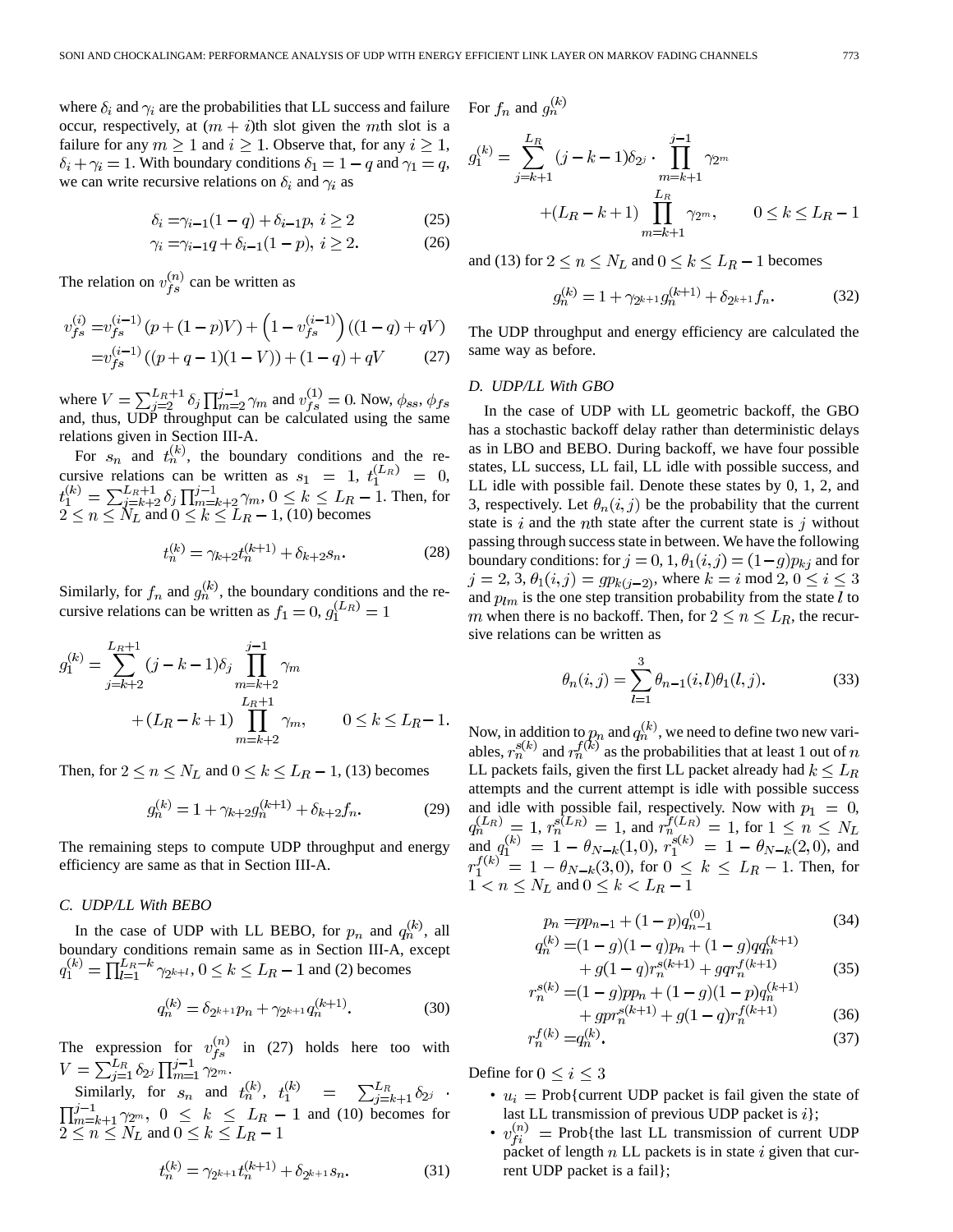•  $v_{si}^{(n)}$  Prob{the last LL transmission of current UDP packet of length  $n$  LL packets is in state  $i$  given that current UDP packet is a success}.

Clearly,  $u_2 = u_0$ ,  $u_3 = u_1$  and  $v_{si}^{(n)} = 1$  for  $j = 0$  and 0 for , 2, 3. We have,  $v_{f_0}^{(1)} = 0$  and  $v_{f_i}^{(1)} = \theta_{L_R}(1,j)/S$ , for , 2, 3, where  $S = \sum_{i=1}^{3} \theta_{L_R}(1, j)$ . Then, with  $k = l$  mod and  $p_{lm}$  defined as the one step transition probability from state  $l$  to  $m$  as before

$$
v_{f0}^{(n)} = \sum_{l=0}^{3} v_{fl}^{(n-1)} \left( p_{k0} + p_{k1} \sum_{n=1}^{L_R} \theta_n(1,0) \right)
$$
 (38)

$$
v_{fj}^{(n)} = \sum_{l=0}^{3} v_{fl}^{(n-1)} p_{k1} \theta_{L_R}(1, j), \qquad 1 \le j \le 3. \tag{39}
$$

Now,  $\phi_{ss}$  and  $\phi_{fs}$  are given by

$$
\phi_{ss} = (1 - u_0) \tag{40}
$$

$$
\phi_{fs} = \sum_{l=0}^{3} (1 - u_l) v_{fl}^{(L_R)}
$$
(41)

from which UDP throughput can be computed.

Next, to determine the energy efficiency of UDP/LL with GBO, we define  $u_n^{s(k)}$  and  $u_n^{J(k)}$  as the mean successful LL packets sent for transmitting one UDP packet of length  $n$  LL packets, given that the first LL packet already had  $k \leq L_R$  retransmissions and the current LL transmission is idle with possible success and idle with possible fail, respectively. Also, define  $h_n^{s(k)}$  and  $h_n^{f(k)}$  as the mean failed LL packets sent for transmitting one UDP packet of length  $n$  LL packets, given that the first LL packet already had  $k \leq L_R$  retransmissions and the current LL transmission is idle with possible success and idle with possible fail, respectively. With the boundary conditions  $s_1 = 1$ ,  $t_1^{(L_R)} = 0$ ,  $u_1^{s(L_R)} = 0$ , and  $u_1^{f(L_R)} = 0$ , we can solve the following equation recursively, for  $1 \le n \le N_L$  and  $0 \le k \le L_R$ :

$$
t_n^{(k)} = (1 - g)(1 - q)s_n + (1 - g)qt_n^{(k+1)} + g(1 - q)u_n^{s(k+1)} + gqu_n^{f(k+1)}
$$
(42)

$$
u_n^{s(k)} = (1-g)ps_n + (1-g)(1-p)t_n^{(k+1)}
$$
  
+  $gp u_n^{s(k+1)} + g(1-p)u_n^{f(k+1)}$  (43)

$$
u_n^{f(k)} = t_n^{(k)} \tag{44}
$$

and for  $1 < n \leq N_L$ 

 $\overline{\mathcal{U}}$ 

$$
s_n = 1 + ps_{n-1} + (1 - p)t_{n-1}^{(0)}
$$
(45)

$$
t_{n}^{(L_R)} = qt_{n-1}^{(0)} + (1-q)s_{n-1}
$$
 (46)

$$
u_n^{s(L_R)} = (1 - p)t_{n-1}^{(0)} + ps_{n-1}
$$
 (47)

$$
u_n^{f(L_R)} = t_n^{(L_R)}.\tag{48}
$$

With  $f_1 = 0$ ,  $g_1^{(L_R)} = 1$ ,  $h_1^{s(L_R)} = 0$  and  $h_1^{J(L_R)} = 0$ , we have for  $1 \leq n \leq N_L$  and

$$
g_n^{(k)} = 1 + (1 - g)(1 - q)f_n + (1 - g)gg_n^{(k+1)} + g(1 - q)h_n^{s(k+1)} + gqh_n^{f(k+1)}
$$
(49)  

$$
h_n^{s(k)} = (1 - g)pf_n + (1 - g)(1 - p)g_n^{(k+1)} + gph_n^{s(k+1)} + g(1 - p)h_n^{f(k+1)}
$$
(50)



Fig. 3. UDP throughput performance with and without LL. LL has no backoff.  $N_U = 1024$  B.  $N_L = 32$ .  $L_R = 1, 8, 16, 64$ .  $f_dT = 0.000171$ .

$$
h_n^{f(k)} = g_n^{(k)} - 1\tag{51}
$$

and for  $1 < n \leq N_L$ 

$$
f_n = pf_{n-1} + (1-p)g_{n-1}^{(0)} \tag{52}
$$

$$
g_n^{(L_R)} = 1 + qg_{n-1}^{(0)} + (1-q)f_{n-1}
$$
 (53)

$$
s_n^{s(L_R)} = (1-p)g_{n-1}^{(0)} + pf_{n-1}
$$
\n(54)

$$
b_n^{f(L_R)} = g_n^{(L_R)} - 1.
$$
\n(55)

Now, the equations for  $S_f$  and  $F_f$  can be rewritten as

$$
S_f = l_{ss} \left( v_{f0}^{(L_R)} + v_{f2}^{(L_R)} \right) + l_{fs} \left( v_{f1}^{(L_R)} + v_{f3}^{(L_R)} \right) (56)
$$
  
\n
$$
F_f = l_{sf} \left( v_{f0}^{(L_R)} + v_{f2}^{(L_R)} \right) + l_{ff} \left( v_{f1}^{(L_R)} + v_{f3}^{(L_R)} \right) (57)
$$

with all other equations for calculating the energy efficiency remaining same.

#### IV. RESULTS AND DISCUSSION

The UDP throughput performance with LL having no backoff is computed for different values of number of LL retransmissions,  $L_R = 1$ , 8, 16, 64. The following parameters are used in all the UDP/LL plots in Figs. 3–6; UDP packet size,  $N_U$  = 1024 B, number of LL packets per UDP packet,  $N_L = 32$ , normalized Doppler bandwidth,  $f_dT = 0.000171$ . This  $f_dT$  corresponds to a Doppler frequency of 1 Hz and a link speed of 1.5 Mb/s. Such low values of  $f_dT$  corresponds to high correlation in the fading process which will result in long LL error bursts. The Markov parameters  $p$  and  $q$  were obtained through correlated Rayleigh fading simulations using Jakes model [1], [17]. Note that  $(1 - q)^{-1}$  is the average length of the LL error burst. The performance of UDP without any LL is also plotted in Figs. 3 and 4 for comparison purposes. Note that UDP without LL corresponds to UDP/LL with  $N_L = 1$  and  $L_R = 0$ .

From Fig. 3, it is seen that UDP/LL with  $L_R = 1$  performs worse than UDP without LL. This is because, attempting retransmission only once is not adequate for recovering from LL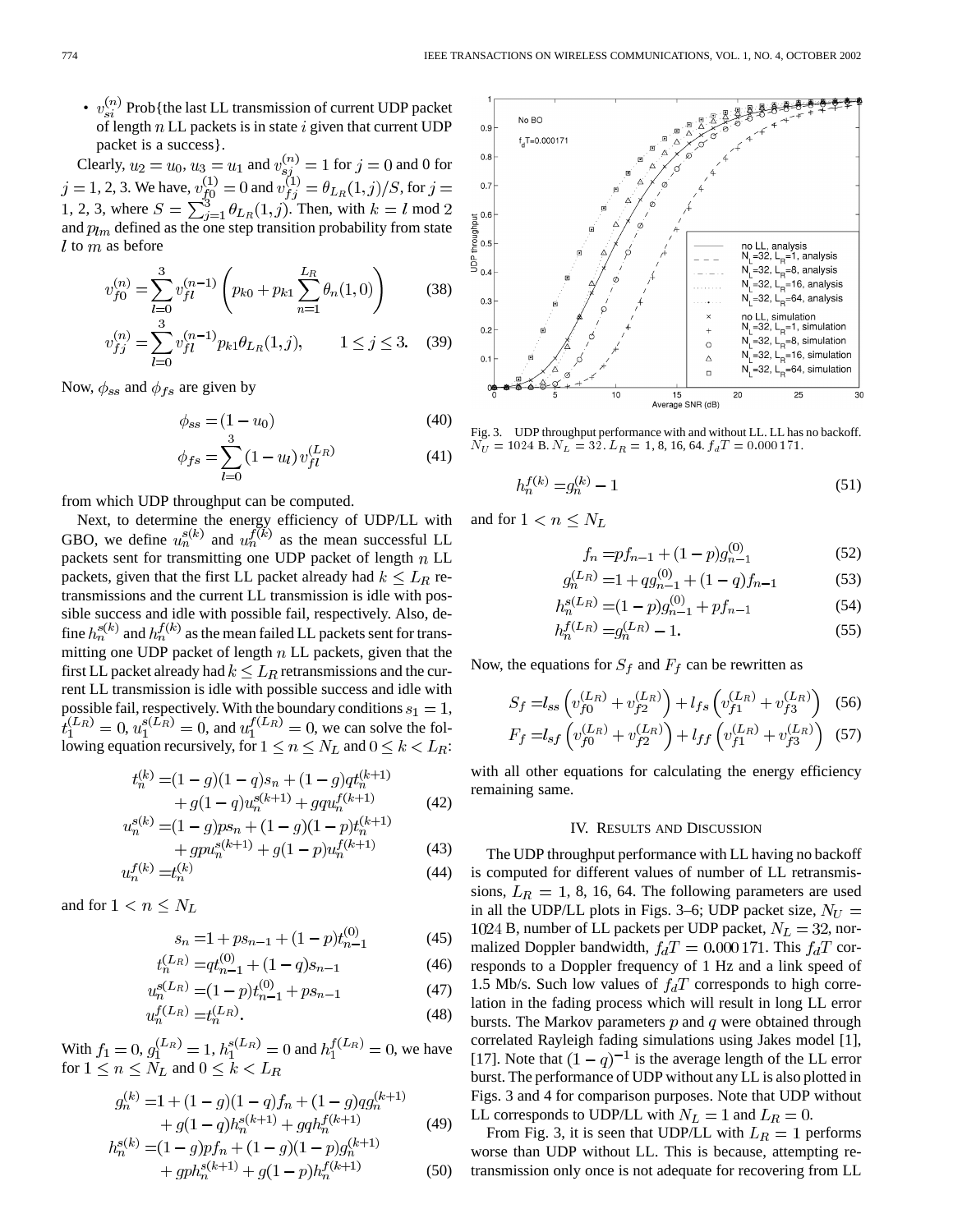

Fig. 4. Energy efficiency versus UDP throughput with and without LL. LL has no backoff.  $N_U = 1024$  B.  $N_L = 32$ .  $L_R = 1, 8, 16, 64$ .  $f_dT = 0.000171$ .

errors, particularly when the channel is bad for a long time (as in the considered case of  $f_dT = 0.000171$ , where the channel correlation is high). As the number of retransmission attempts  $L_R$  is increased, UDP/LL performs better than UDP without LL. This is because the chances of UDP packet being delivered correctly improves as the LL becomes increasingly persistent (large  $L_R$ ) in the LL error recovery. In other words, if the LL persists to recover an error long enough to outlast the bad channel condition (e.g., beyond the average LL burst error length, given by  $1/1 - q$ ), then the UDP throughput is expected to improve, as observed in Fig. 3. Thus, choosing a large value of  $L_R$  is preferred. Fig. 4 shows the corresponding energy efficiency versus UDP throughput performance comparison of UDP/LL NBO (no backoff) and UDP without LL. The shape of the energy efficiency curves can be explained as follows. Higher throughput may be achieved by transmitting higher power (i.e., high SNR) but may incur reduced energy efficiency due to higher energy consumption. This is evident from the plots in Fig. 4 where different points on the curves correspond to different values of average SNR. Specifically, moving along the curves toward the right-hand side of the plots corresponds to increasing SNR values. It is observed that, by choosing large values of  $L_R$ , the energy efficiency of UDP with LL is improved compared to UDP without LL. For example, for average SNRs greater than 5 dB, UDP/LL with  $L_R = 64$  offers better energy efficiency than UDP without LL. Also, as we will see next (in Figs. 5 and 6), the LL backoff algorithms result in even better energy efficiency compared to UDP/LL without backoff. The analytical results in Figs. 3 and 4 are found to be in close agreement with the simulation results, thus, validating our analysis.

The UDP throughput and energy efficiency for UDP/LL with different backoff strategies are computed from respective expressions in Sections III-B, III-C, and III-D. The results are plotted in Figs. 5 and 6. In order to make a fair comparison, the  $L_R$  values for different backoff schemes are chosen in such a way that the total number of slots in the idle-retransmission slot sequence following the first failure of a LL packet (up to and including the  $L_R$ th retransmission slot) is the same in all



Fig. 5. Comparison of UDP throughput performance versus average SNR for no BO, LBO, BEBO, and GBO at the LL.  $f_dT = 0.000171$ .  $g = 0.8$  for GBO.



Fig. 6. Energy efficiency versus UDP throughput performance for no BO, LBO, BEBO and GBO.  $f_d T = 0.000171. g = 0.8$  for GBO.

the schemes. For example, in the case of LL with no backoff,  $L_R = 64$  means that retransmission can be attempted in up to 64 consecutive slots following the first failure of a LL packet. Whereas in the case of LBO scheme, 10 retransmission attempts can be made over 65 consecutive slots following the first failure of a LL packet and the slots in between these retransmission attempts are left idle as per the linear backoff rule. Hence, an  $L_R$ value of 10 is chosen for LBO. In a similar way, the  $L_R$  value for BEBO is chosen to be five. In GBO, up to 64 slots following the first failure of a LL packet are allowed for the LL to attempt retransmission with probability  $(1 - g)$  in each slot. The value of  $q$  for GBO is chosen to be 0.8.

From Fig. 5, it is seen that at high SNR values ( $> 20$  dB) UDP/LL with and without backoff perform almost similar. In the moderate SNR range of 5–15 dB, UDP/LL without backoff offers better UDP throughput than UDP/LL with backoff strategies. This is expected because, by possibly remaining idle in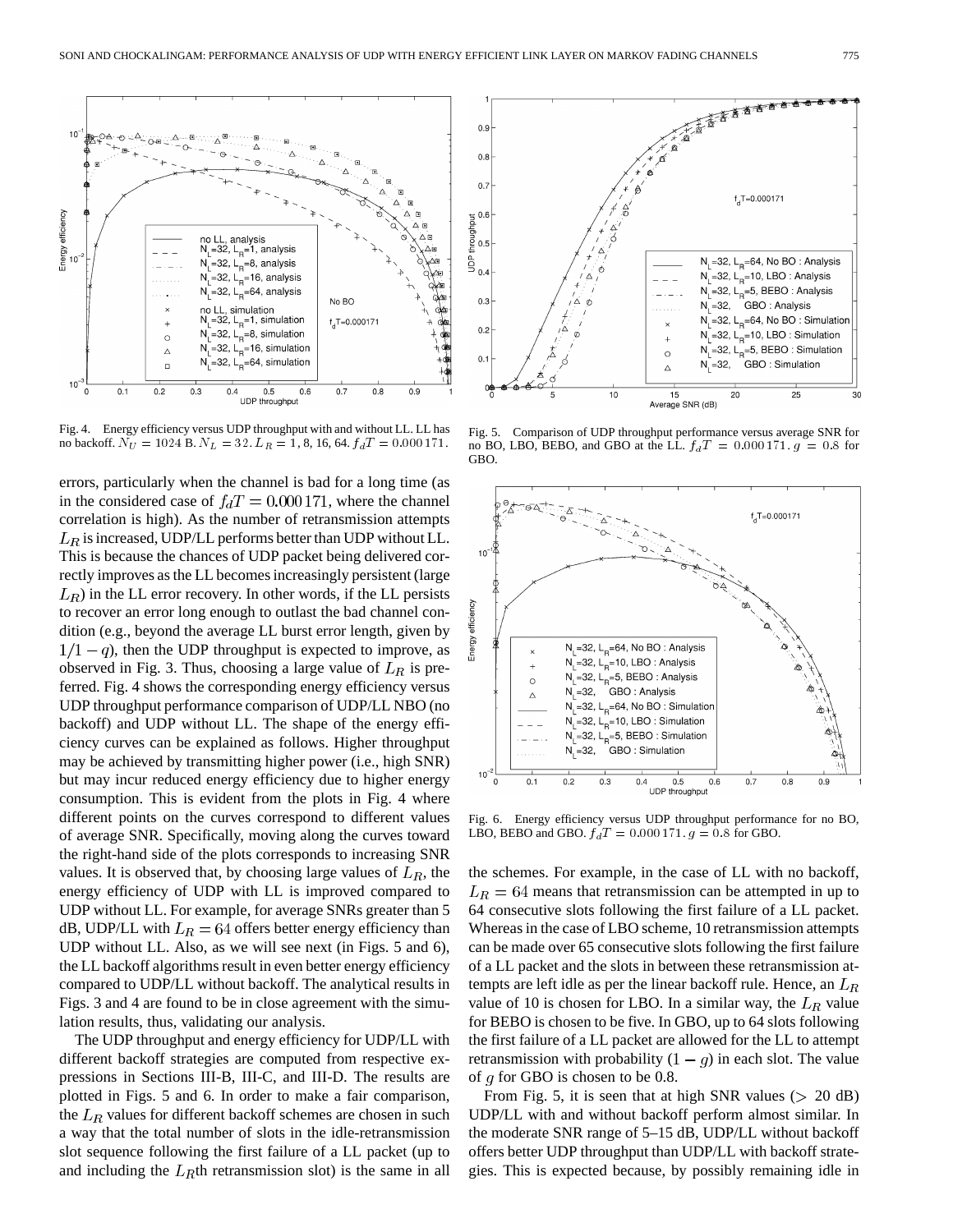

Fig. 7. UDP throughput versus average SNR performance with and without backoff for varying fading correlations.  $f_d = 1$  Hz, 10 Hz, i.i.d.  $L_R = 10$  for LBO.  $L_R = 64$  for no BO.



Fig. 8. Energy efficiency versus UDP throughput performance with and without backoff for varying fading correlations.  $f_d = 1$  Hz, 10 Hz, i.i.d.  $L_R = 10$  for LBO.  $L_R = 64$  for no BO.

some good slots, the backoff schemes would sacrifice some throughput. However, note that the throughput loss is not severe. On the other hand, for UDP throughputs up to 0.5, the energy efficiencies achieved with the backoff schemes are higher than the scheme with no backoff, as seen from Fig. 6. For example, at a UDP throughput of 0.5, the UDP/LL with LBO gives nearly 1-dB energy efficiency improvement compared to UDP/LL with no backoff. At a UDP throughput of 0.3, the LBO gives nearly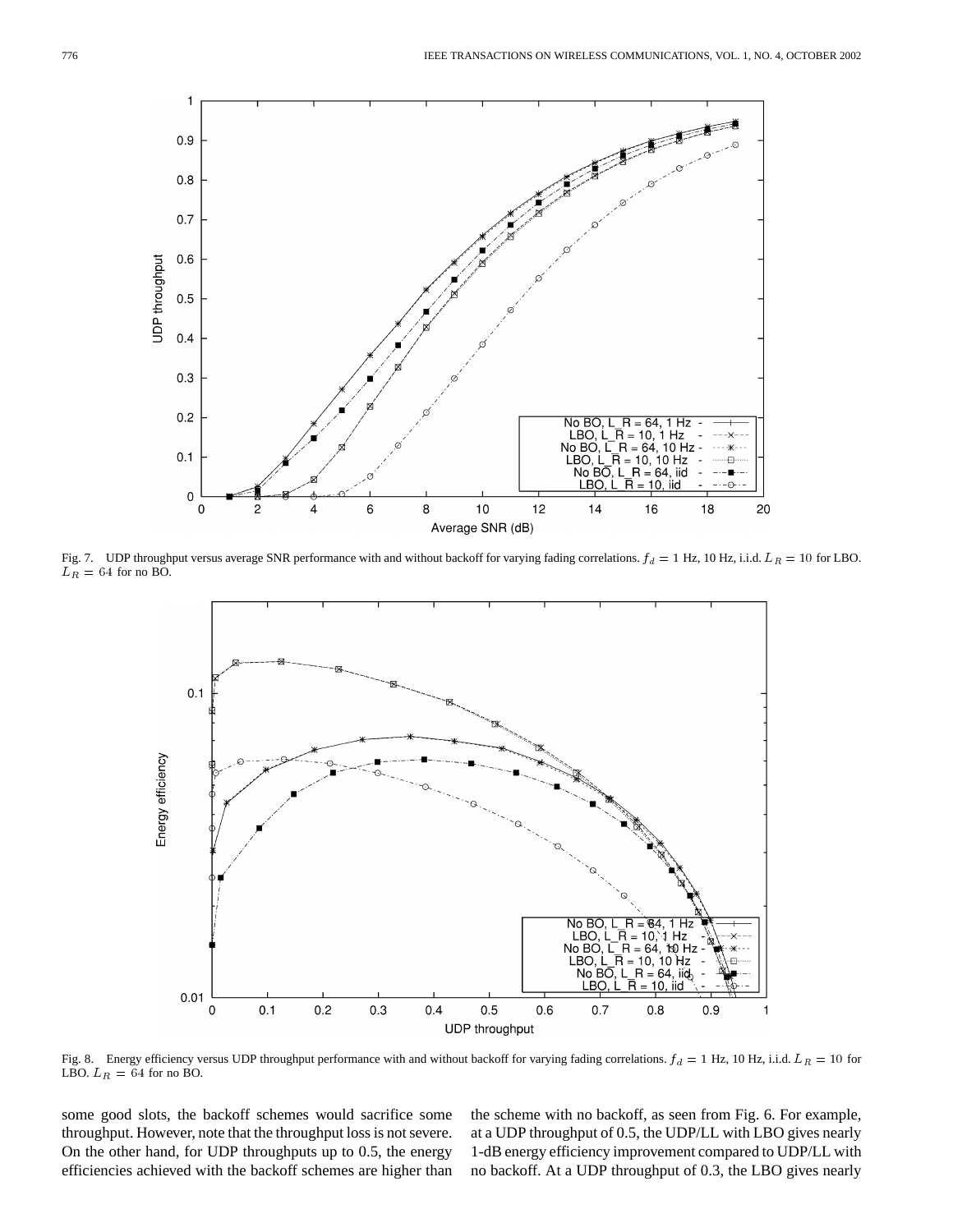

Fig. 9. UDP throughput versus average SNR performance for no LL, LL with no BO, LL with LBO, BEBO and GBO.  $f_dT = 0.000171$ .  $L_R = 64$  for No BO.  $L_R = 10$  for LBO,  $L_R = 5$  for BEBO.  $g = 0.8$  for GBO.

2-dB improvement while GBO and BEBO give nearly 1.7 and 1.2 dB, respectively. Thus, the proposed LL backoff algorithms are seen to provide noticeable improvement in energy efficiency, particularly when the channel undergoes long and deep fades (e.g., due to shadows).

Fig. 7 shows the UDP throughput performance with and without backoff under varying fading correlations [for  $f_d = 1$  Hz, 10 Hz, and i.i.d. (independent and identically distributed)]. Fig. 8 shows the corresponding energy efficiency versus UDP throughput performance. From Fig. 7, it is observed that no BO gives better throughput than LBO, indicating some loss in throughput due to LBO. This loss in throughput due to LBO compared to no BO is less when the channel is correlated (i.e., when  $f_d = 1$  Hz, 10 Hz) than when the channel is uncorrelated (i.i.d.). Also, throughputs for  $f_d = 1$  Hz, 10-Hz cases are better than i.i.d. case. This observation is similar to previously reported observations that some protocols can perform better in correlated errors than in i.i.d. errors [22]. From Fig. 8, it is observed that when the channel errors are correlated  $(f_d = 1$  Hz, 10 Hz), for a given UDP throughput (< 0.7), LBO results in better energy efficiency than no BO. When the channel errors becomes more and more uncorrelated (i.i.d.), the energy efficiency benefit of BO over no BO manifests only when the channel error rate is high (for throughputs  $<$  0.3). When the channel error rates are very low and the errors are uncorrelated then BO is not beneficial, which is expected.

#### *A. Delay Performance of Voice Packets*

In this section, we consider the mean delay and delay variation performance of voice packets and the associated energy efficiency performance over a wireless link that uses UDP for transport of voice packets and the proposed backoff algorithms at the LL.

In terms of traffic characteristics, voice streams have low data rates (in the order of tens of kb/s) and exhibit low burstiness. The traditional voice encoder uses pulse code modulation which generates 8-b samples every 125  $\mu$ s, leading to a rate of 64 kb/s



Fig. 10. Mean Delay of voice packets versus UDP throughput performance for no LL, LL with no BO, LL with LBO, BEBO and GBO.  $f_dT = 0.000171$ .  $L_R = 64$  for No BO.  $L_R = 10$  for LBO,  $L_R = 5$  for BEBO.  $g = 0.8$  for GBO.



Fig. 11. Delay variance of voice packets versus UDP throughput performance for no LL, LL with no BO, LL with LBO, BEBO and GBO.  $f_dT = 0.000171$ .  $L_R = 64$  for No BO.  $L_R = 10$  for LBO,  $L_R = 5$  for BEBO.  $g = 0.8$  for GBO.

(G.711). Newer voice coding schemes which use code book excited linear prediction techniques result in significant reduction in bit rates (e.g., 8 kb/s for G.729A) at the cost of additional encoding delay. Taking into account the headers that correspond to each of the protocol layers, the rate of packetized voice streams remain in the order of tens of kb/s. Here, we take the data rate of the voice source to be 16 kb/s. In addition, speech consists of an alternation of talk-spurts and silence periods. Here, we consider the voice source as an ON-OFF source, where voice packets are generated during ON periods and no packet gets generated during OFF periods. We assume that the ON and OFF periods are exponentially distributed with mean ON period of 400 ms and mean OFF period of 600 ms [23]. Delay and delay jitter performance requirements are stringent for voice. The requirement of maintaining good real-time voice quality limits the maximum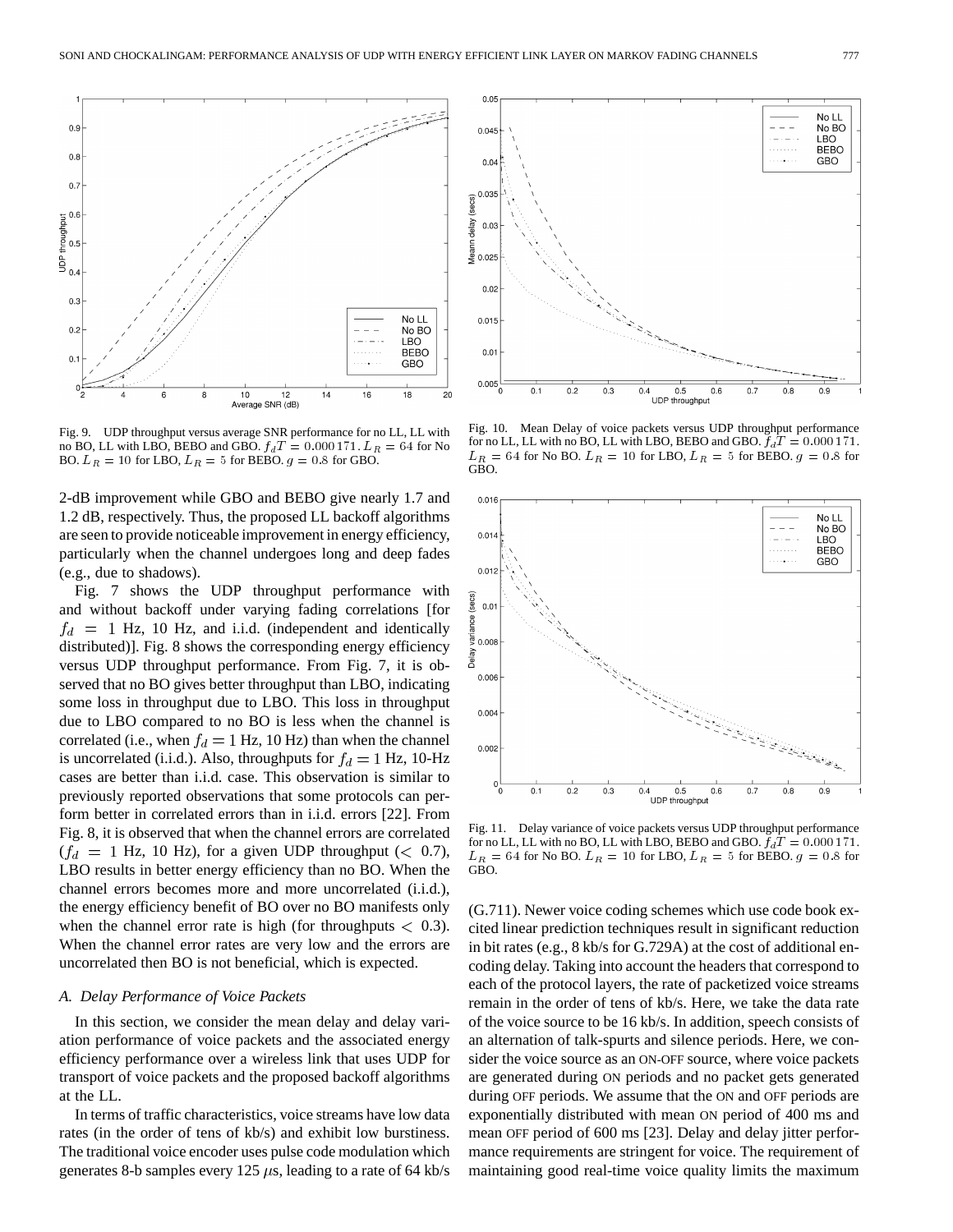

Fig. 12. Prob(delay  $\geq d$ ) versus d (ms) with and without BO.  $f_d = 1$  Hz. SNR = 5 dB.  $L_R = 64$  for no BO.  $L_R = 10$  for LBO.

tolerable round-trip delay to 200–300 ms and delay jitter to less than 50 ms [24]. It is of interest then to understand how the proposed LL backoff algorithms on wireless links affect the delay and delay jitter performance of voice packets and the corresponding energy efficiency performance.

We evaluated the mean delay and delay variation of voice packets at the UDP layer and the energy efficiency performance through simulations using  $ns$  [25]. We considered a single 1.5 Mb/s wireless link undergoing flat Rayleigh fading. The LL packet size is 32 B and the UDP packet size is 1024 B. The  $L_R$  values for different BO schemes are:  $L_R = 64$  for no BO,  $L_R = 10$  for LBO,  $L_R = 5$  for BEBO and  $g = 0.8$  for GBO. We incorporated the LL backoff algorithms and the correlated fading channel model characterized by the Markov parameters, in  $ns$ . The performance results from the various simulation experiments are shown in Figs. 9–13.

Fig. 9 shows the UDP throughput performance as a function of average SNR at  $f_d = 1$  Hz for: 1) UDP without LL; 2) UDP with LL and no backoff; and 3) UDP with LL backoff including LBO, BEBO, and GBO. Figs. 10 and 11 show the corresponding mean delay and delay variance of voice packets, respectively, as a function of UDP throughput. From Figs. 9 and 10, it is observed that UDP without LL performs poorer in terms of throughput but performs the best in terms of delay. This is because, without any LL, there is no retransmission and recovery of erroneous packets, resulting in a constant delay of about 6 ms (which is due only to UDP packet size and propagation delay on the wireless link) irrespective of the error rate on the channel. On the other hand, UDP with LL performs error recovery through LL retransmissions and, hence, it performs best in terms of throughput. Also, the mean delay increases because of LL retransmissions. Note, however, that the mean delay with LL retransmission is less than 20 and 10 ms for UDP throughput values better than 0.3 and 0.6, respectively. The delay variance for different LL backoff algorithms also do not exceed 4 ms for UDP throughput values better than 0.6 (see Fig. 11). Since 200–300 ms round-trip delay and less than 50 ms delay jitter are adequate to maintain good quality voice [24], the additional 20 ms mean delay and 4 ms delay variation due to the proposed LL retransmission and backoff can be acceptable.

In Fig. 12, we plot the probability that the packet delay exceeds a certain delay threshold,  $d$ , with and without BO for  $f_d = 1$  Hz, SNR = 5 dB, with  $L_R = 64$  for no BO and  $L_R = 10$ for LBO. It is observed that even with BO, the probability that the packet delay is in excess of 50 ms is less than 1%. In other words, with a delay threshold of  $d = 50$  ms, the voice packet drop probability due to delay exceeding the threshold is less than 1% even with BO. The mean and variance of the delay corresponding to this LBO plot is about 22 and 6 ms, respectively. In Fig. 13, we plot the energy efficiency as a function of this packet drop probability at a delay threshold of  $d = 20$  ms [i.e., prob(delay  $\geq$  20 ms)], with and without BO for  $f_d = 1$  Hz, 10 Hz, and i.i.d. The prob(delay  $\geq$  20 ms) value on the x axis is parameterized by varying the average SNR on the link. It is observed that the LBO gives about 2–3 dB more energy efficiency than no BO, particularly when the link experiences deep fades (high error rates) and bursty errors ( $f_d$  =1, 10 Hz).

In [26], based on actual measurements on wireless network cards (AT& T Wavelan card, Metricom wireless modem), it has been shown that the power drained by network interface cards in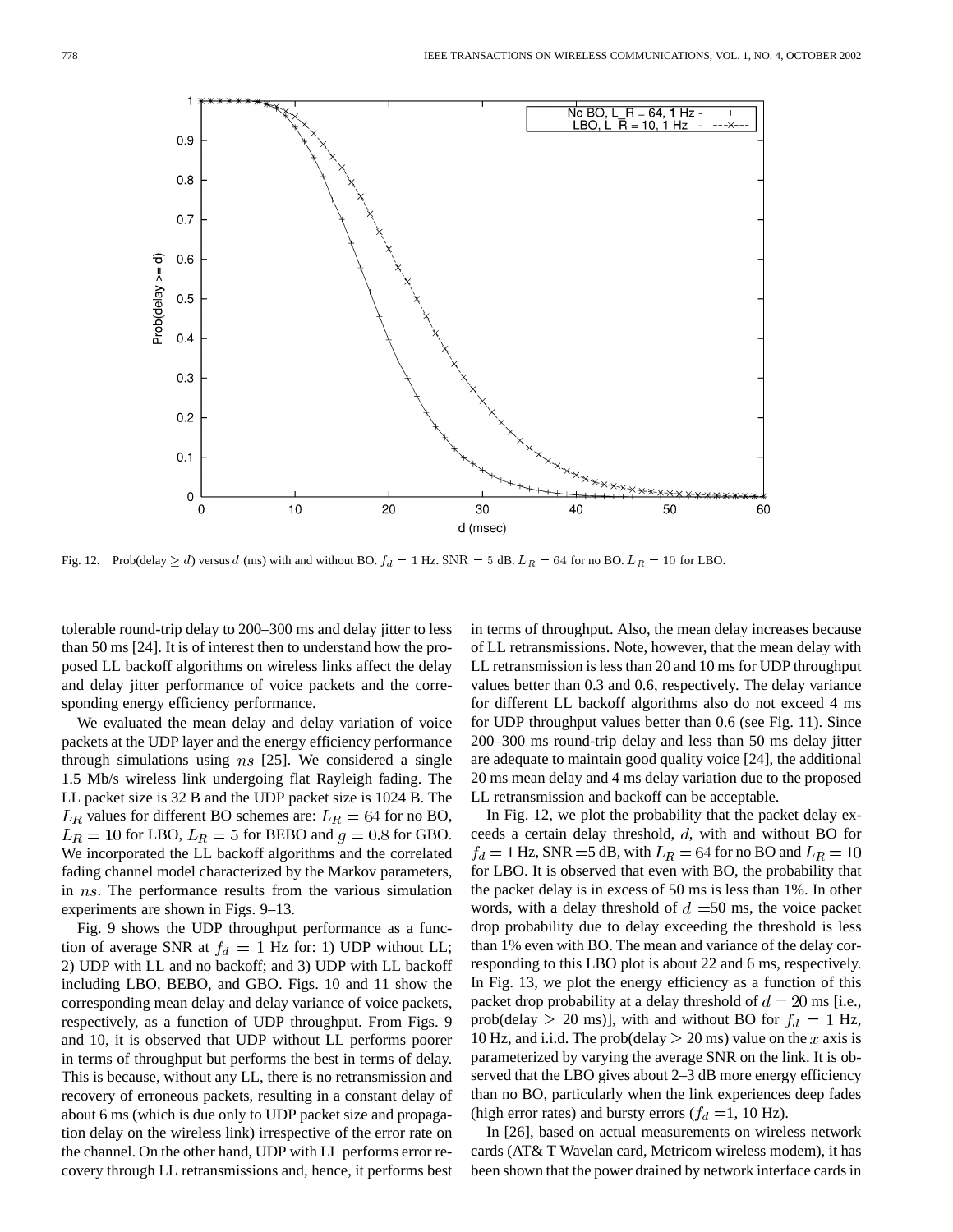

Fig. 13. Energy efficiency versus Prob(delay  $\geq$  20 s) with and without BO.  $f_d = 1$  Hz, 10 Hz, i.i.d.  $L_R = 10$  for LBO.  $L_R = 64$  for no BO.

wireless mobile devices constitute a larger fraction of the total power used by these devices. It has also been pointed out that the cost of sending packets is much more (double in the case of Metricom modem) than the cost idling or receiving packets. In the context of the above, our proposed LL backoff strategies which attempt to avoid sending packets during bad channel conditions is a simple and effective way to increase energy savings in wireless mobile devices through protocol means. Further, the proposed LL backoff algorithms are easily implemented without much increase in complexity and they could be easily incorporated within the framework of link layers defined in recent wireless standards.

## V. CONCLUSION

We analyzed the throughput and energy efficiency performance of UDP with linear, binary exponential and geometric backoff algorithms at the link layer on point-to-point wireless fading links. The multipath fading channel was modeled as a first-order Markov chain. The analytical results were verified through simulations. We also evaluated the mean delay and delay variation performance of voice packets and energy efficiency performance over a wireless link that uses UDP for transport of voice packets and the proposed backoff algorithms at the LL. We showed that the proposed LL backoff algorithms achieved improvement in energy efficiency of the order of 2–3 dB compared to LL with no backoff, without compromising much on the throughput and delay performance. Such energy savings through protocol means will improve the battery life in wireless mobile terminals.

#### **REFERENCES**

- [1] W. C. Jakes Jr, *Microwave Mobile Communications*. New York: Wiley, 1974.
- [2] "Data services option standard for wideband spread spectrum digital cellular system," TIA/EIA/IS-99, 1995.
- [3] *IEEE Pers. Commun.*, June 1998.
- [4] A. Chockalingam and M. Zorzi, "Energy efficiency of media access protocols for mobile data networks," *IEEE Trans. Commun.*, vol. 46, pp. 1418–1421, Nov. 1998.
- [5] P. L. Lettieri, C. Fragouli, and M. B. Srivastava, "Low power error control for wireless links," in *Proc. Mobicom'97*, Sept. 1997, pp. 139–150.
- [6] J.-C. Chen, K. M. Sivalingam, P. Agrawal, and S. Kishore, "A comparison of MAC protocols for wireless local networks based on battery power consumption," in *Proc. IEEE INFOCOM'98*, Apr. 1998, pp. 150–157.
- [7] P. J. M. Havinga and G. J. M. Smit, "Energy-efficient TDMA medium access control protocol scheduling," in *Proc. Asian Int. Mobile Computing Conf. (AMOC'2000)*, Nov. 2000.
- [8] J.-H. Chang and L. Tassiulas, "Energy conserving routing in wireless ad-hoc networks," in *Proc. IEEE INFOCOM'2000*, Mar. 2000.
- [9] V. Tsaoussidis and H. Badr, "TCP probing: Toward an error control scheme with energy and throughput performance gains," in *Proc. ICNP'2000*, Nov. 2000.
- [10] C. E. Jones, K. M. Sivalingam, P. Agrawal, and J.-C. Chen, "A survey of energy efficient networks for wireless networks," *ACM J. Wireless Networks (WINET)*, vol. 7, no. 4, July 2001.
- [11] D. Bertsekas and R. Gallager, *Data Networks*. Englewood Cliffs, NJ: Prentice-Hall, 1987.
- [12] P. M. Soni and A. Chockalingam, "Energy efficiency analysis of link layer backoff schemes on point-to-point Markov fading links," in *Proc. PIMRC'2000*, London, U.K., Sept. 2000.
- [13] D. N. Knisely, S. Kumar, S. Laha, and S. Nanda, "Evolution of wireless data services: IS-95 to CDMA2000," *IEEE Commun. Mag.*, vol. 36, pp. 140–148, Oct. 1998.
- [14] W. R. Stevens, *TCP/IP Illustrated*. Reading, MA: Addison-Wesley, 1994, vol. 1.
- [15] M. Zorzi, R. R. Rao, and L. B. Milstein, "On the accuracy of a first-order Markov model for data transmission on fading channels," in *Proc. IEEE ICUPC'95*, Nov. 1995, pp. 211–215.